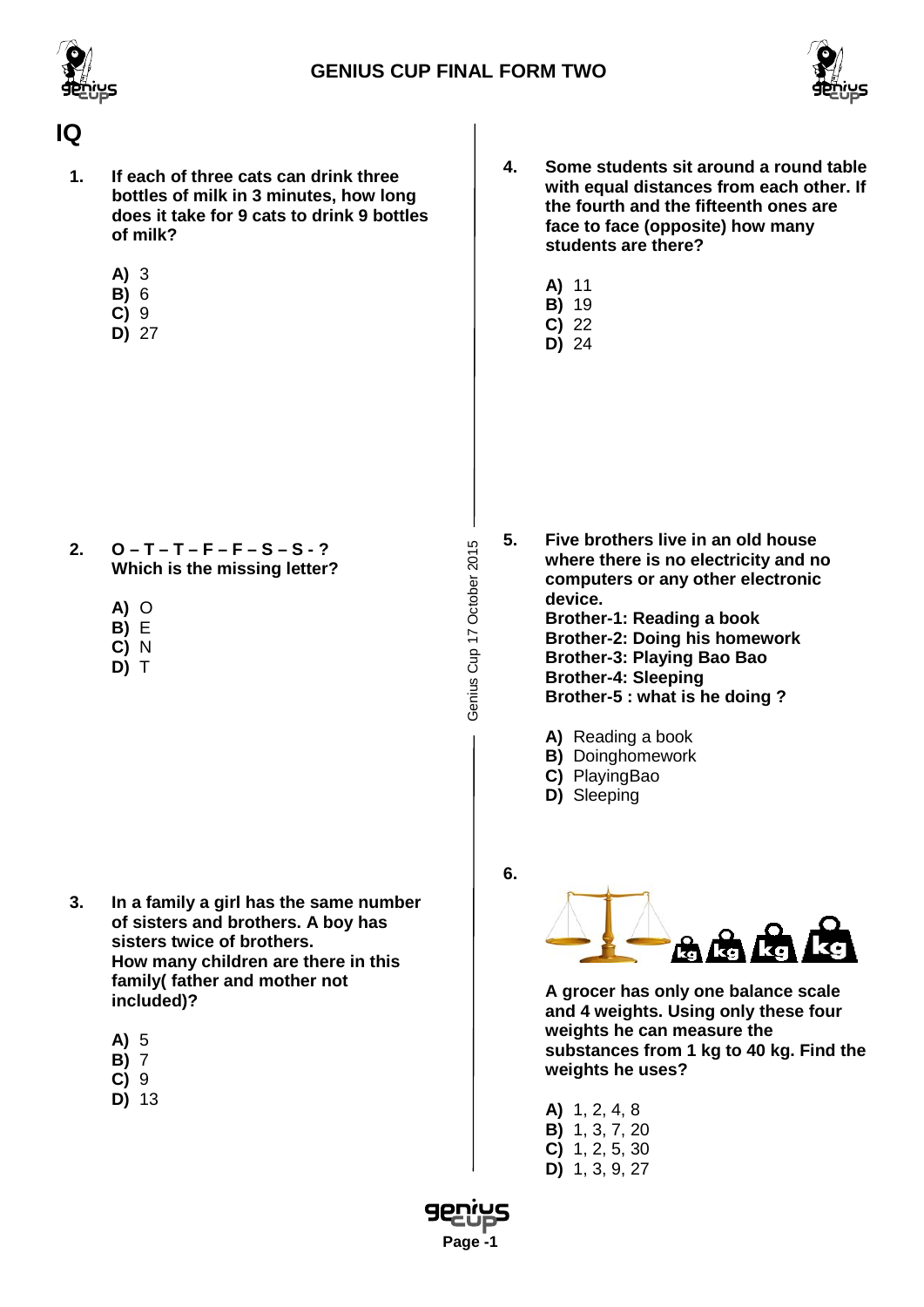





**10. What is the next in the sequence ? 7. Tanga = 2 Morogoro = 0 Singida = 1**   $\sum_{i=1}^{n}$  $\begin{bmatrix} 1 & 1 \\ 1 & 1 \end{bmatrix} = -\frac{1}{2}$ **? Manyara = 3 In relation with the assigned numbers which number should be given to Dodoma? A)** 0 **A) B)** 1 **C)** 2 **D)** 3 **B) C) 8. Which is thenextnumber in**  Genius Cup 17 October 2015 Genius Cup 17 October 2015 thefollowingseries?  $\frac{2}{3}$ ,  $\frac{4}{7}$ ,  $\frac{7}{13}$ ,  $\frac{11}{21}$ , **D)**  $\frac{13}{1}$ **A)** 23 14 **B)** 45<br>1F <u>נד</u> **C)** 31<br>17 16 **D)** 36 **ALGEBRA 11.** If  $a^*b = a^2 + b$ , find y giventhat  $4^*(2^*y) =$ **9. Fivebooksarelying on a 25 shelf. Q is lying on M and O is lyingunder N. A)** 4 **M is lyingabove N and P B)** 5 **is lyingunder O. C)** 6 **Whichone is lying at thebottom? D)** 7 **A)** M **B)** N **C)** O **D)** P

 **Page -2**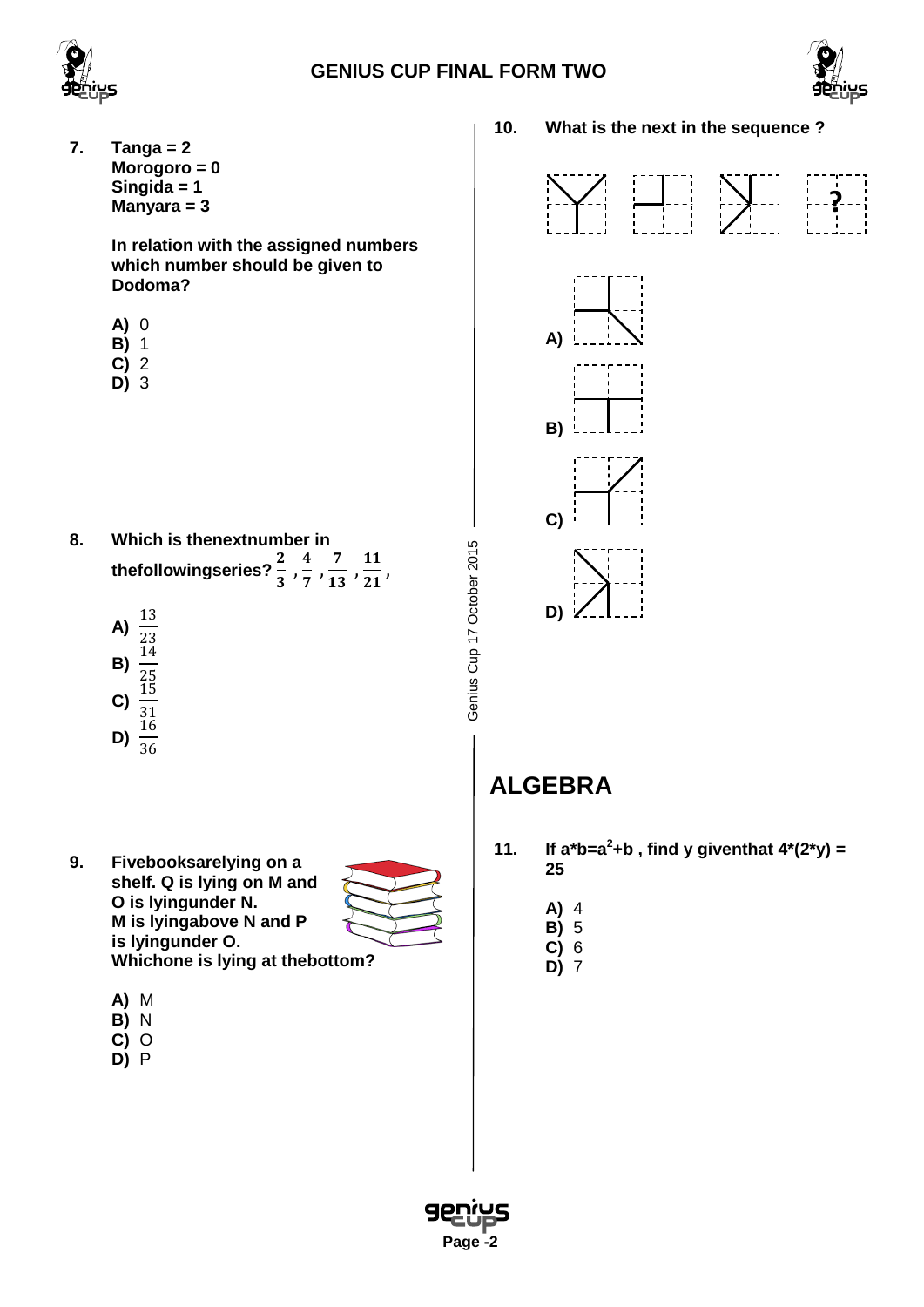



- **12. If** $|a-2| + |b-4| + |c-6| = 0$ , what is the value of  $a + b - c$ ?
	- **A)** 0
	- **B)** 1
	- **C)** 2
	- **D)** 3
- **14. A man has a daughter and a son. The son is three years older than the daughter. In one year the man will be six time as old as the daughter is now. In ten years the man will be fourteen years older than the combined ages of his children at that time. What is the man's present age?**
	- **A)** 14
	- **B)** 10
	- **C)** 7 **D)** 2

- **13. If 0**<x<1 and a =x, b =x<sup>2</sup>, c =  $\frac{1}{6}$  $\sqrt{x}$  **are given, so which of the following statement is correct ?**
	- **A)** b>a>c
	- **B)** c>a>b
	- **C)** a>b>c
	- $\overline{D}$  $a=b=c$

Genius Cup 17 October 2015 Genius Cup 17 October 2015

 **Page -3**

15. Simplify 
$$
\frac{x^2 + (b - \frac{1}{a})x - \frac{b}{a}}{x - \frac{1}{a}}
$$
  
\nA) x+b  
\nB) x-b

**C)** -x-b **D)** -x+b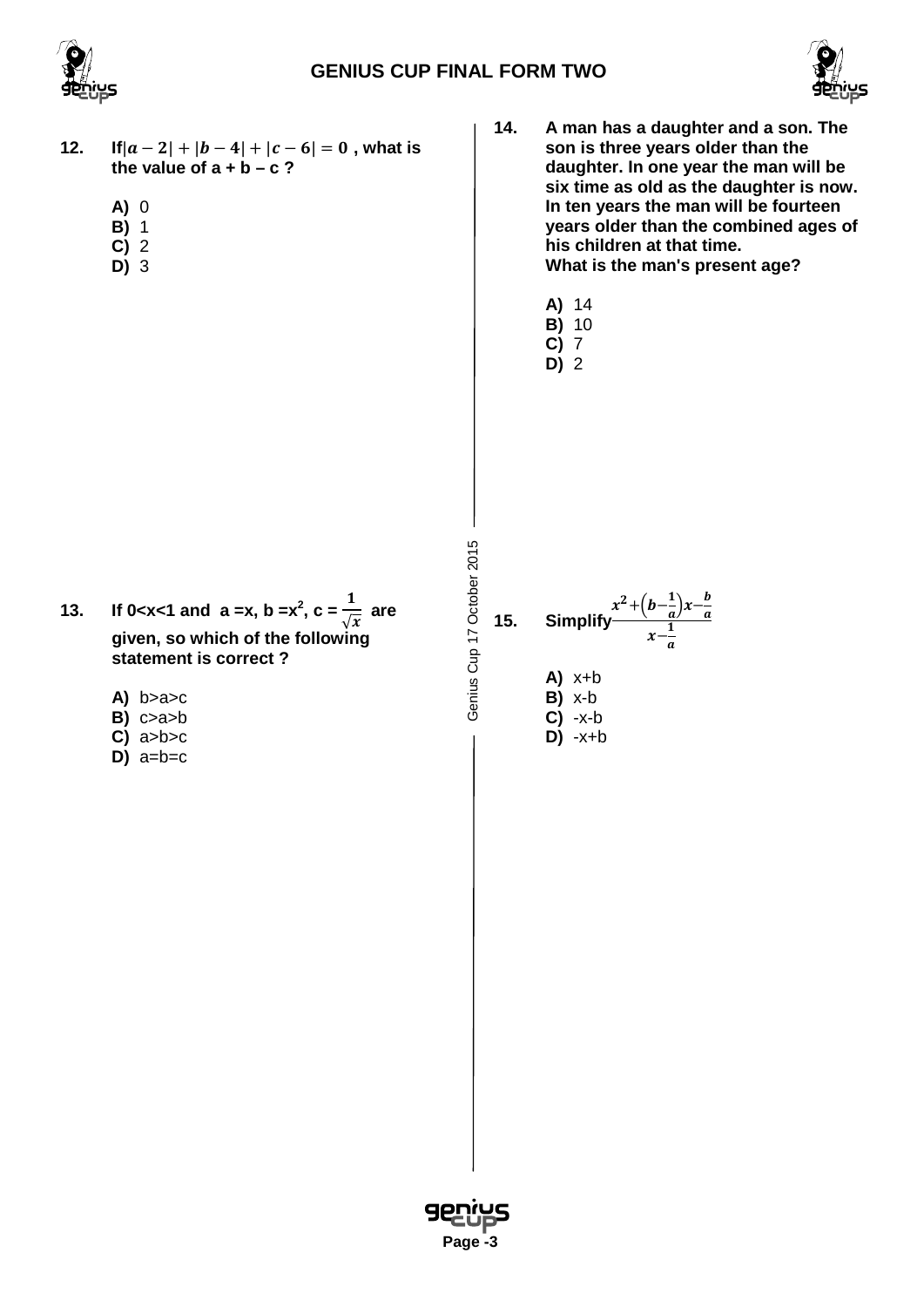





- **16. Solve** for **x**;  $\frac{16-x^4}{2-x^4}$  $\frac{1}{2-x} = 0$ **A)** 2
	- **B)** -2
	- **C)** 4 **D)** -4

- **17. A watch loses 3 seconds and another watch loses 1 second every 24 hours. In how many days will they show a difference of 10 minutes?**
	- **A)** 100
	- **B)** 500
	- **C)** 200 **D)** 250

**18. What is the relation between** *b* **and** *c* **if**   $4x^2 + bx + c$  is a perfect square ?

**A)** 
$$
\left(\frac{b}{4}\right)^2 = c
$$
  
\n**B)**  $b^2 = c$   
\n**C)**  $b = c^2$   
\n**D)**  $b^2 = 4c$ 

**19. Two buses start traveling from Dar to Dodoma at the same time. One's speed is 41 km/h more than the other. The faster bus arrives in Dodoma 7 hours earlier than the other. Find their average speeds if the distancebetween Dar and Dodoma is 574 km.**



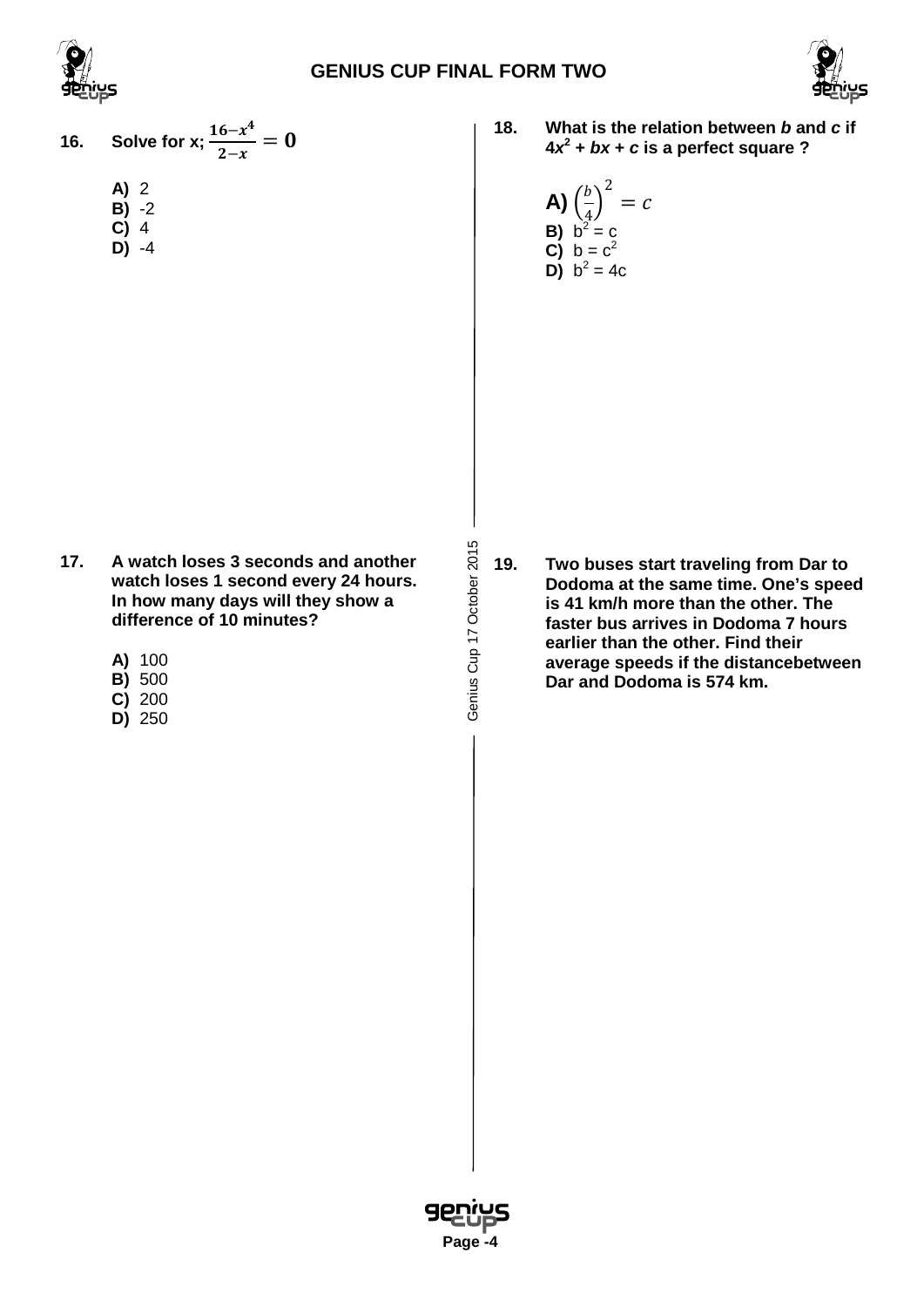



- **20. One hundred Red, Green and Yellow cars traveled 100 kilometer totally. Each red car traveled 10 km, each green car traveled 1 km and each yellow car traveled 0.5 km. Find the possible number of red cars**
- **22. In square ABCD, two quarter circles are drawn with centers C and A with radii 8 and 4 units respectively. Do these quarter circles intersect ?**
	- **A)** Yes
	- **B)** No **C)** cannot be determined
	- **D)** they are tangent

## **GEOMETRY**

**21. In the figure, ABCD is a square, DFC and BEC are equilateral triangles. What is angle between lines BE and DF.**



- **A)** 90°
- **B)** 60°
- **C)** 45°
- **D)** 30°



**23. ABCD is a square and E, F are** midpoints. If the shaded area is  $24\sqrt{3}$  $cm<sup>2</sup>$  **then find**  $A(ABCD)$ .



- **A)**  $72\sqrt{3}$
- **B)**  $64\sqrt{3}$
- **C)**  $48\sqrt{3}$
- **D)**  $36\sqrt{3}$

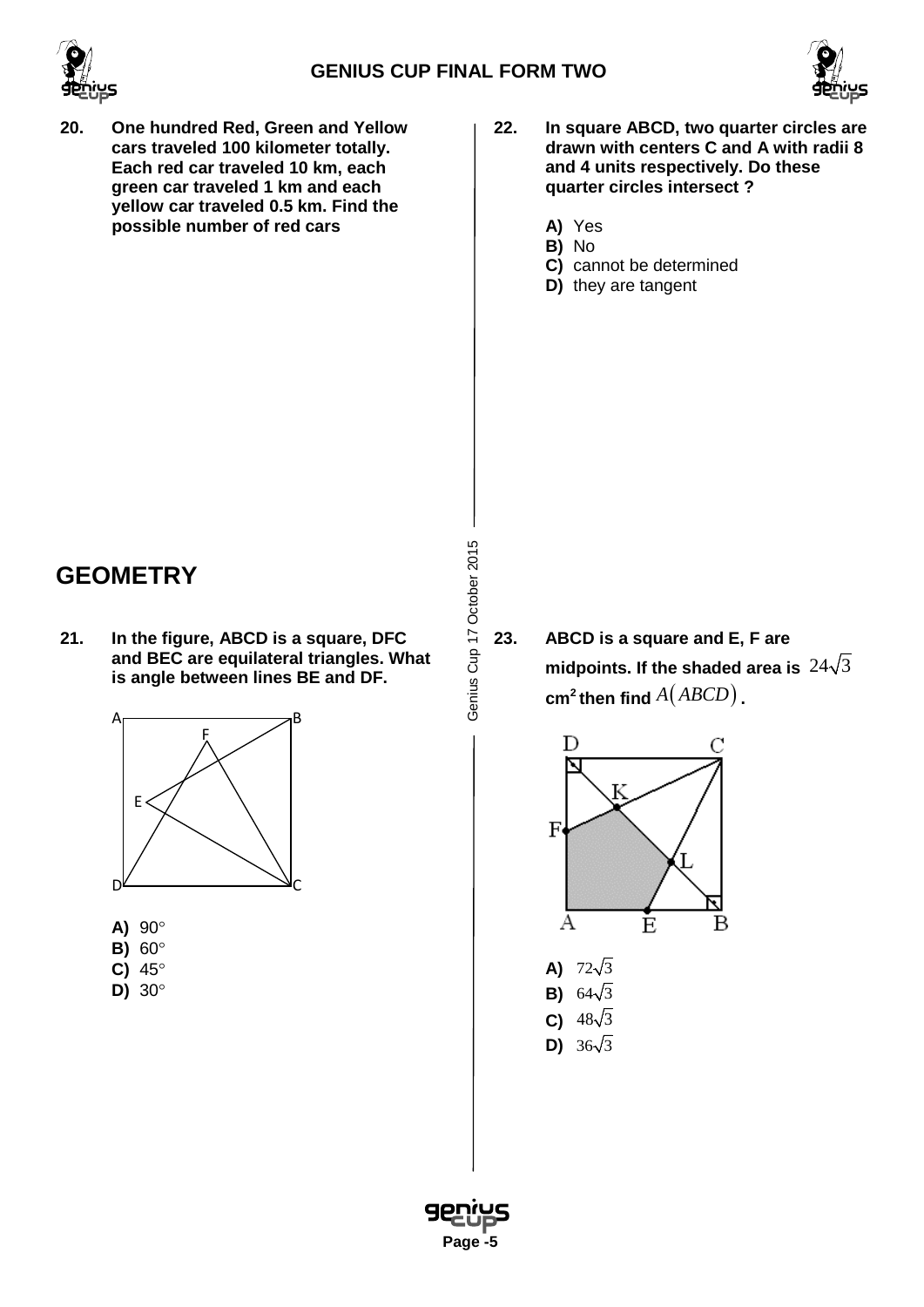



**24. ABC is an equilateral triangle DEGF is a square, then what is** ∠**ADC?**



**25. In the figure, a half part of a cylindrical pipe is given. The thickness of the pipe is 1 cm, inner radius is 5 cm and length of pipe is 20 cm then what is the**



- **A)** 180π
- **B)** 150π
- **C)** 200π
- **D)** 250π

Genius Cup 17 October 2015 Genius Cup 17 October 2015

- **26. What is the minimal number of acute triangles one can cut the regular polygon with 8 sides?**
	- **A)** 2
	- **B)** 3
	- **C)** 4 **D)** 5

- **27. A craftsman has 4 kg of paint in order to paint all faces of a cube with the edge equal to 1 m. He cuts the cube into 8 smaller identical cubes. How much more paint does he need in order to paint completely faces of all smaller cubes?**
	- **A)** 4
	- **B)** 6
	- **C)** 8 **D)** 10

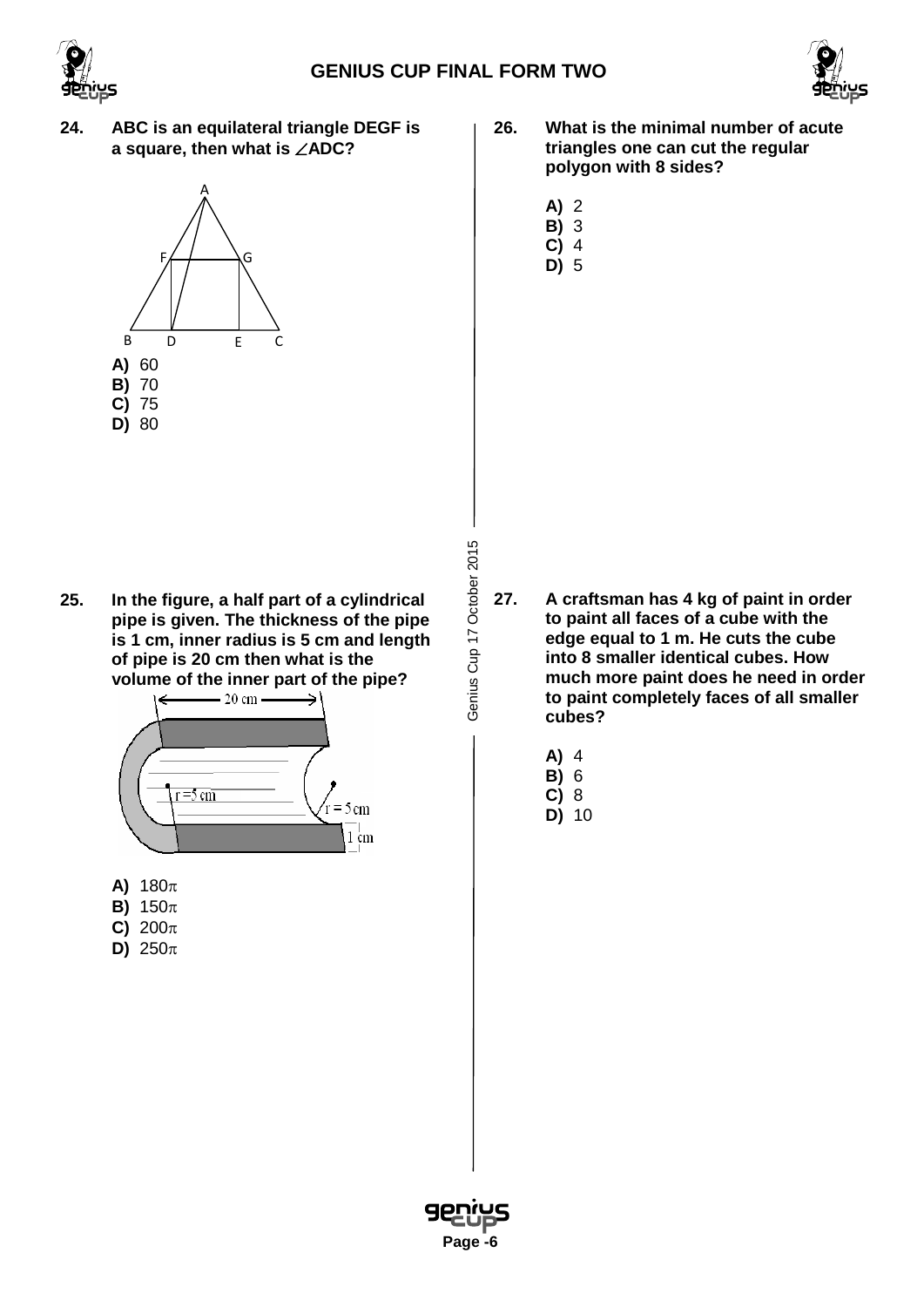





- **28. In the figure, two quarter circles are inscribed in square ABCD with centers C and A with radii 8 and 4 units respectively. Which statement is true ?**
	- **A)** To find length of arc DE we need length of DE segment
	- **B)** If we know size of angle BAE, then we can find the area between two quarter circles
	- **C)** After finding angle ECB we can evaluate length of arc DE
	- **D)** None of these true

**30. Find the angle between hour-hand and minute-hand when the time is 10:24 in a clock.**

# Genius Cup 17 October 2015 Genius Cup 17 October 2015

## **COMBINATORICS**

- **31. How many triangles can you form using 4 sticks with lengths 1, 2, 3 and 4 cm**
	- **A)** 0
	- **B)** 1
	- **C)** 2
	- **D)** 3



**triangle below.**

**29. Find the length of AC in the given**

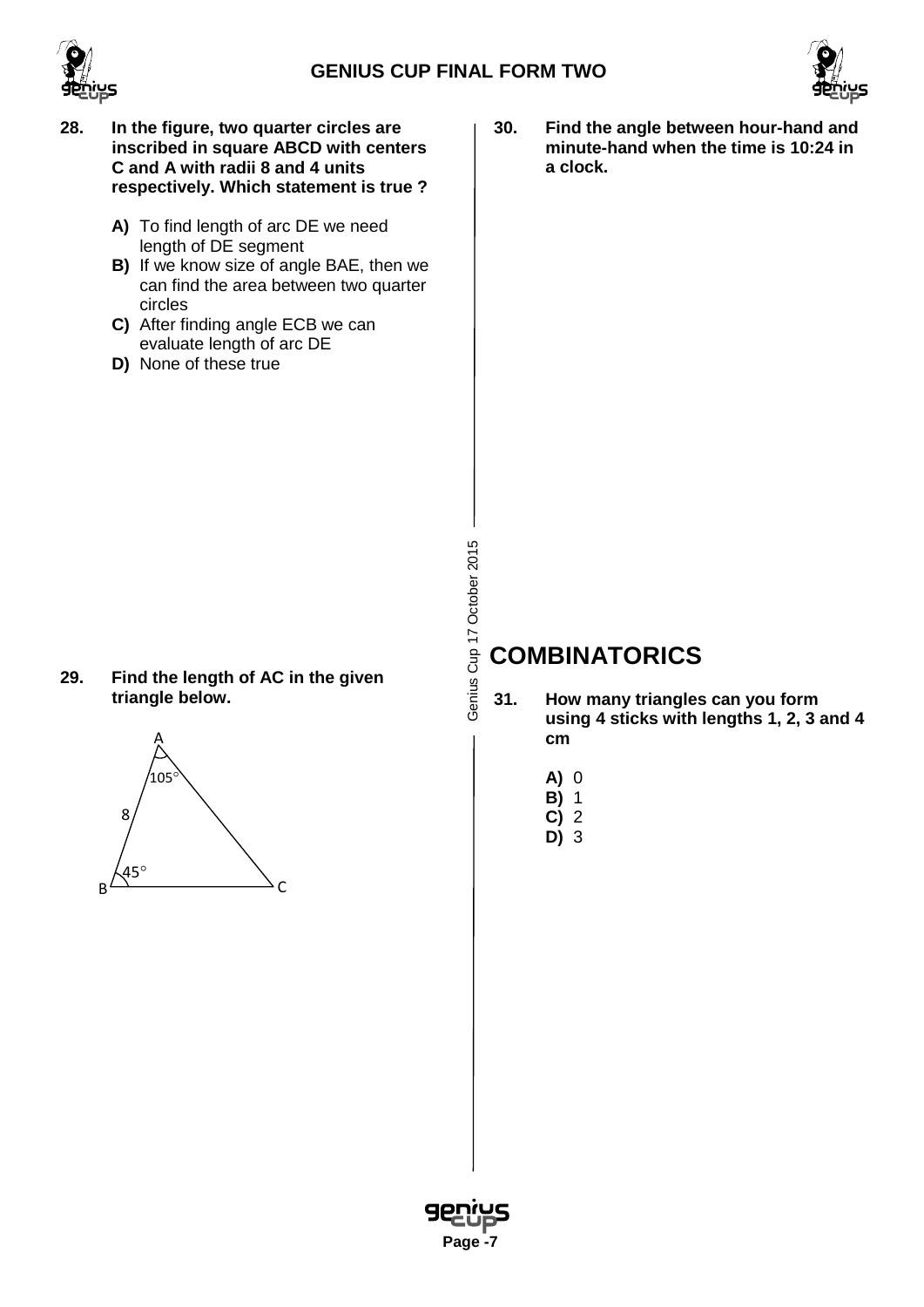

**32. How many squares contain at least 2 R's ?**

| R |   |             |   |
|---|---|-------------|---|
|   |   | $\mathsf R$ |   |
|   | R |             |   |
|   |   |             | R |

| A) | 3 |
|----|---|
| B) | 4 |
| C) | 5 |
| D) | ჩ |

- **33. What number is the maximum among all numbers obtained by deleting any 24 digits from the number 1357911131517…31**
	- **A)** 993
	- **B)** 995
	- **C)** 997
	- **D)** 999

Genius Cup 17 October 2015 Genius Cup 17 October 2015

**34. In the grid, the distances between two neighbor points vertically or horizontally is one unit. How many squares can we form using the dots as vertices?**



- **35. In a contest to guess the number of balloons in a bunch, Sarah guessed 25, Betty guessed 31, Nomsa guessed 29, Jakkie guessed 23 and Edith guessed 27. Two guesses were wrong by 2, and two guesses were wrong by 4. The other guess was correct. The number of balloons in the bunch was**
	- **A)** 29
	- **B)** 27
	- **C)** 25 **D)** 31

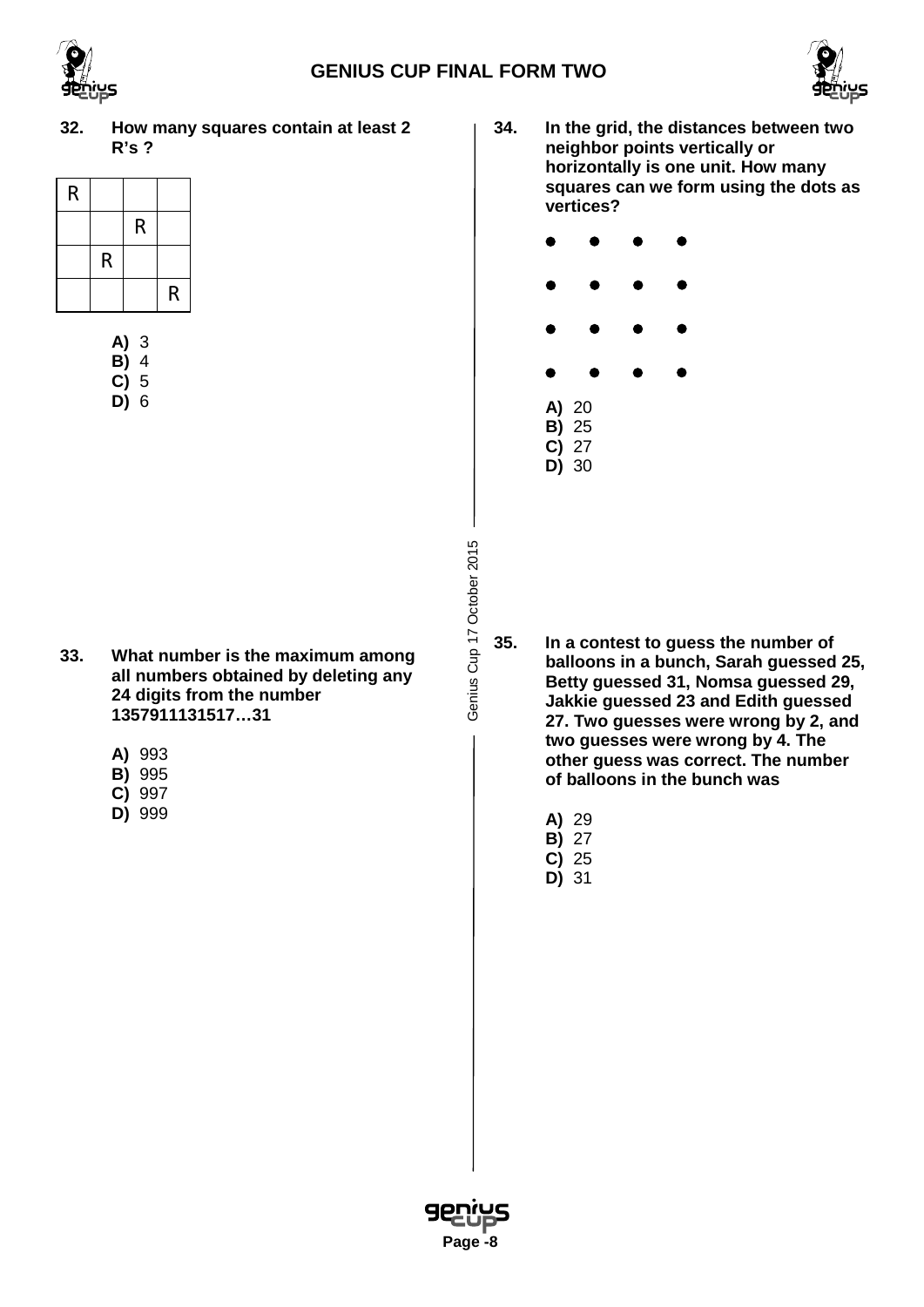



- **36. Saul plays a video game in which he scores 6 for a hit and −4 for a miss. After 20 rounds his score is 30. The number of times he has missed is A)** 9
	- **B)** 10
	- **C)** 11
	- **D)** 15
- **38. A boy has as many sisters as brothers, but each sister has only half as many sisters as brothers. How many brothers and sisters are in the family?** 
	- **A)** 7
	- **B)** 5
	- **C)** 4
	- **D)** 2

- **37. How many different isosceles triangles, with natural numbers as side lengths, can be constructed so that the perimeter of each triangle is 12?**
	- **A)** 7
	- **B)** 5
	- **C)** 4
	- **D)** 2
- Genius Cup 17 October 2015 Genius Cup 17 October 2015
- **39. There are three closed boxes on a table. It is known that one contains two blackballs, another contains one black and one white ball, and the third one contains two white balls. Each box has a sticker: "Two whites", "Two blacks", "One white and one black". It is known that all stickers are wrong. How can one place stickers on the boxes correctly by taking just one ball from one box, and not looking inside?**

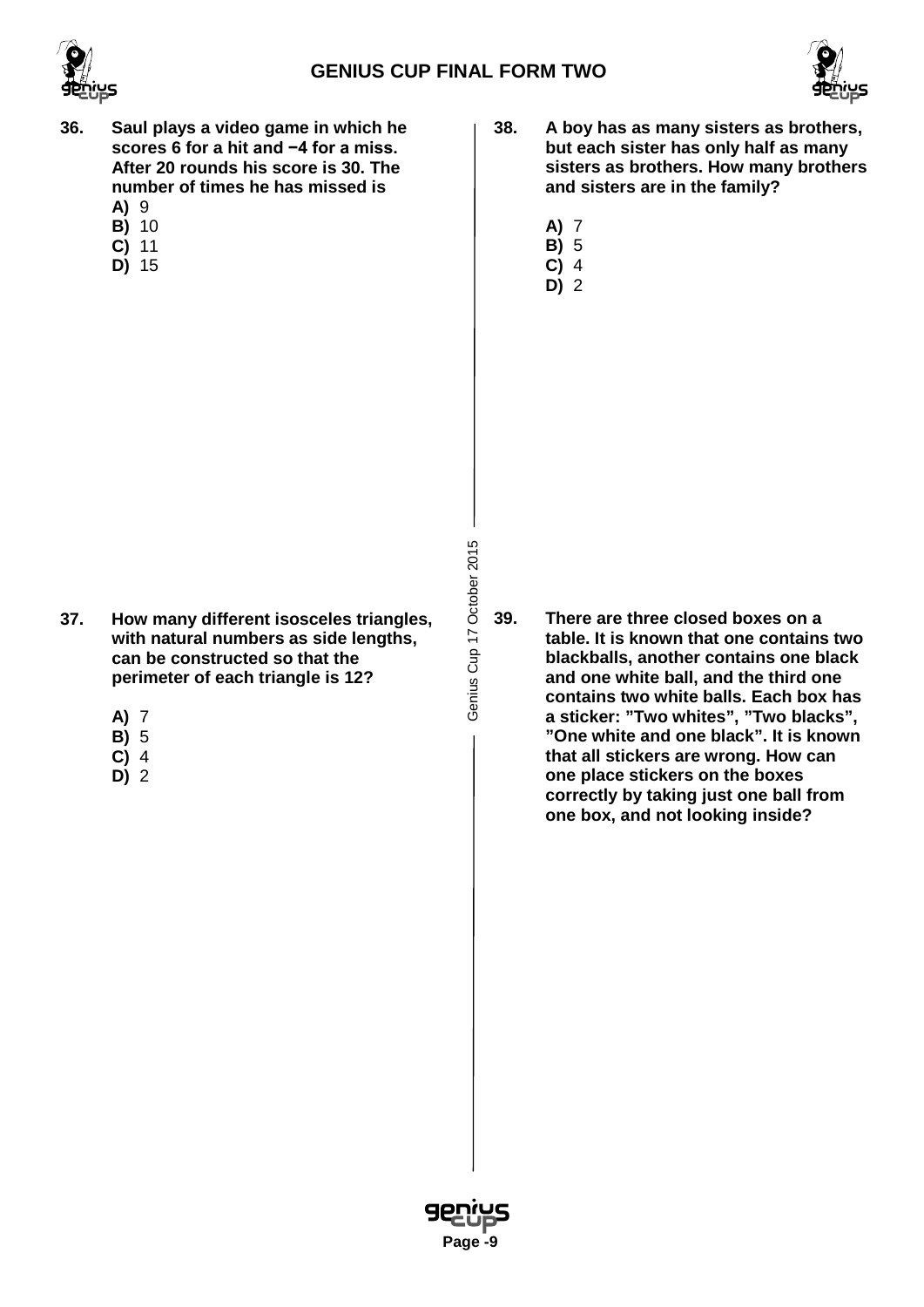



- **40. The set of positive integers is divided into subsets in the following way** {**1**}**,** {**2,3**}**,** {**4,5,6**}**,** {**7,8,9,10**}**, … Find the greatest number in the 25th subset**
- **42. Let 3***p* **+ 1 is a square of a number, where** *p* **is a prime number,** *p* **equals :**
	- **A)** 2
	- **B)** 3
	- **C)** 4
	- **D)** 5

### **NUMBER THEORY**

- **41. Let** *p* **and** *q* **be prime numbers with difference 2 and** *q***<***p***< 23. How many such pairs are there?**
	- **A)** 4
	- **B)** 5
	- **C)** 6 **D)** 7
	-

Genius Cup 17 October 2015 Genius Cup 17 October 2015

**43. The teacher asked each of four children to think of a four-digit number. "Now please transfer the first digit to the end and add the new number to the old one. Tell me your results". Mary: 8,612 Jack: 4,322 Kate: 9,867 John: 13,859. " Everyone except Kate is wrong", said the teacher. How did he know?** 

- **A)** Divisibility by 11
- **B)** Divisibility by 9
- **C)** The last digit
- **D)** She guessed

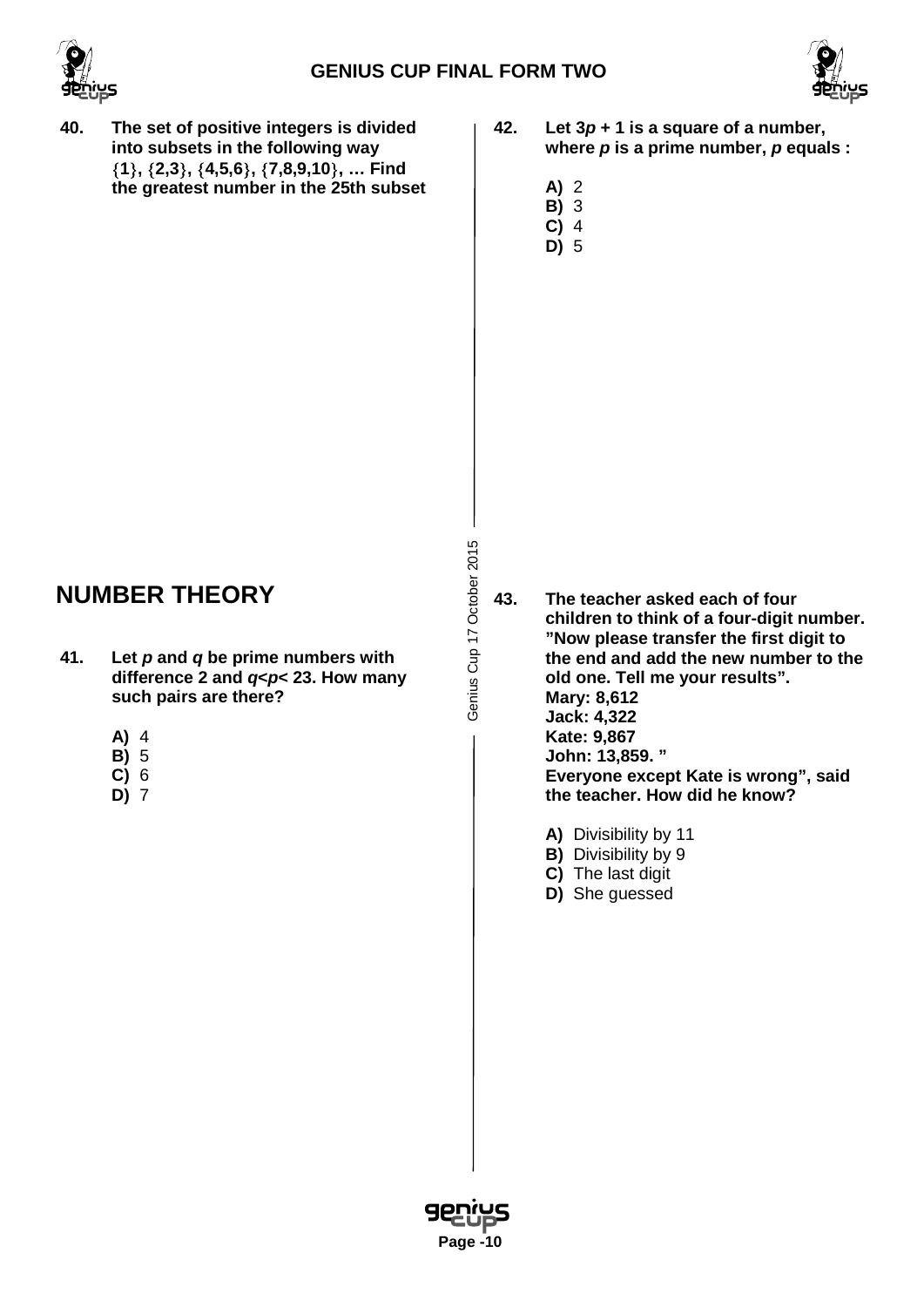



- **44. What prime number can be expressed as sum of two prime numbers?**
	- **A)** 2
	- **B)** 3
	- **C)** 5
	- **D)** 11
- **46. What is the least common multiple of 16, 24, 28 which is divisible by 9?**
	- **A)** 1008
	- **B)** 144
	- **C)** 336 **D)** 992

- **45. Is it possible to arrange the whole numbers 1 through 10 in a row so that sum of two adjacent numbers form a sequence 11,12,…,11,12?**
	- **A)** Yes
	- **B)** No
	- **C)** Not enough information
	- **D)** Undefined

Genius Cup 17 October 2015 Genius Cup 17 October 2015

- **47. Fifty students took part in a math contest and 3 problems are submitted to the contestants. Each student solved at least one problem and the total number of correct solutions is 100. What is the maximum numbers of students who solved all three problems?**
	- **A)** 50
	- **B)** 40
	- **C)** 30
	- **D)** 25